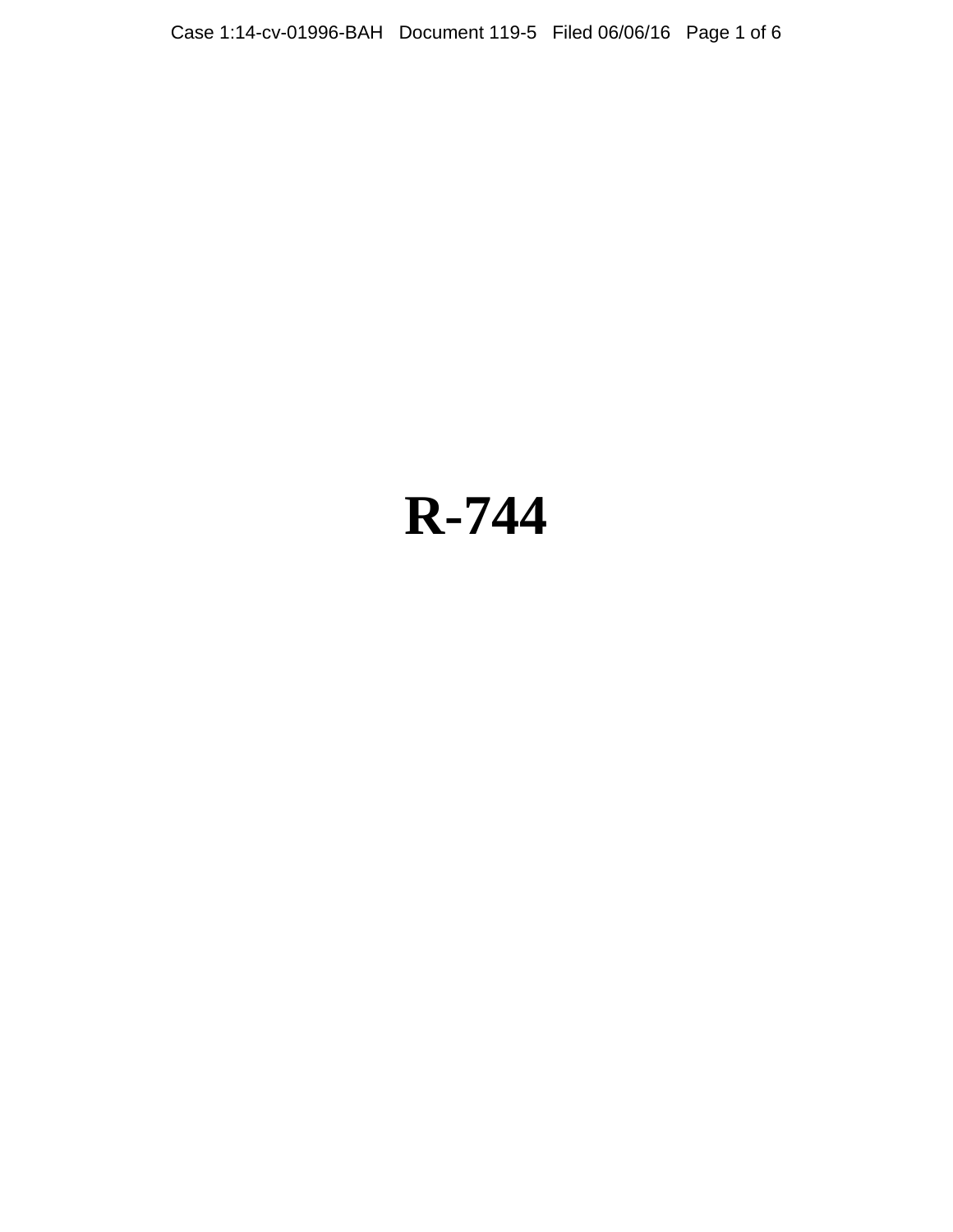Case 1:14-cv-01996-BAH Document 119-5  $\overline{Alpha}$   $\hspace{-.08cm}$   $\hspace{-.08cm}N$   $\hspace{-.08cm}P$   $\hspace{-.08cm}P$   $\hspace{-.08cm}Q$   $\hspace{-.08cm}P$   $\hspace{-.08cm}Q$   $\hspace{-.08cm}P$   $\hspace{-.08cm}Q$   $\hspace{-.08cm}Q$   $\hspace{-.08cm}P$   $\hspace{-.08cm}Q$   $\hspace{-.08cm}Q$   $\hspace{-.$ 



### **Palmus Trust**

COMPANY LIMITED

P.O. Box 141, La Tonnelle House, Les Banques St. Sampson, Guernsey, GY1 3HS Telephone: 01481 721374 Facsimile: 01481 722046 Email: info@saffely.gg Website: www.saffery.gg

I 9 December 2006

Shearman & Sterling LLP 114 avenue des Champs·Elysees 75008 Paris France



#### Dear Sirs

In tbe Matter of tbe Arbitrations Before a Tribunal Constituted in accordance with Article 26 of the Energy Charter Treaty and tbe UNCITRAL Arbitration Rules between Holley Enterprises Limited and The Russian Federation and between Yukos Universal Limited and The Russian Federation

Further to Procedural Order Number 4 dated 28 November 2006 issued by the Tribunal in respect of the above Arbitrations, we enclose redacted copies of the Trust documents in respect of the following trust:

#### The Palmus Trust

In respect of the above trust we have supplied redacted copies of the original Deed of Settlement together with all deeds that have amended the terms of the trust. We further confirm that the enclosed documents include all agreements between the trust and the trustee and all documents relied upon by Babbé Le Pelley Tostevin in their letter to you of 28 June 2006. In redacting the documents we have chosen to redact the names of three companies incorporated in the British Virgin Islands in order to keep the identity of the individuals involved in the management of each company confidential. We confirm the following details in respect of each company:

(a) X Limited

The sole director of X Limited is a Russian National (Number 17) and the company is beneficially owned by Rysaffe Trustee Company (C.I.) Limited as trustee of the Pavo Trust.

(b) Y Limited

The two directors of X Limited are both British Nationals (Numbers 1 and 2) and the company is beneficially owned by a British National (Number 1).

Continued/...2

**ECINTERNATIONA**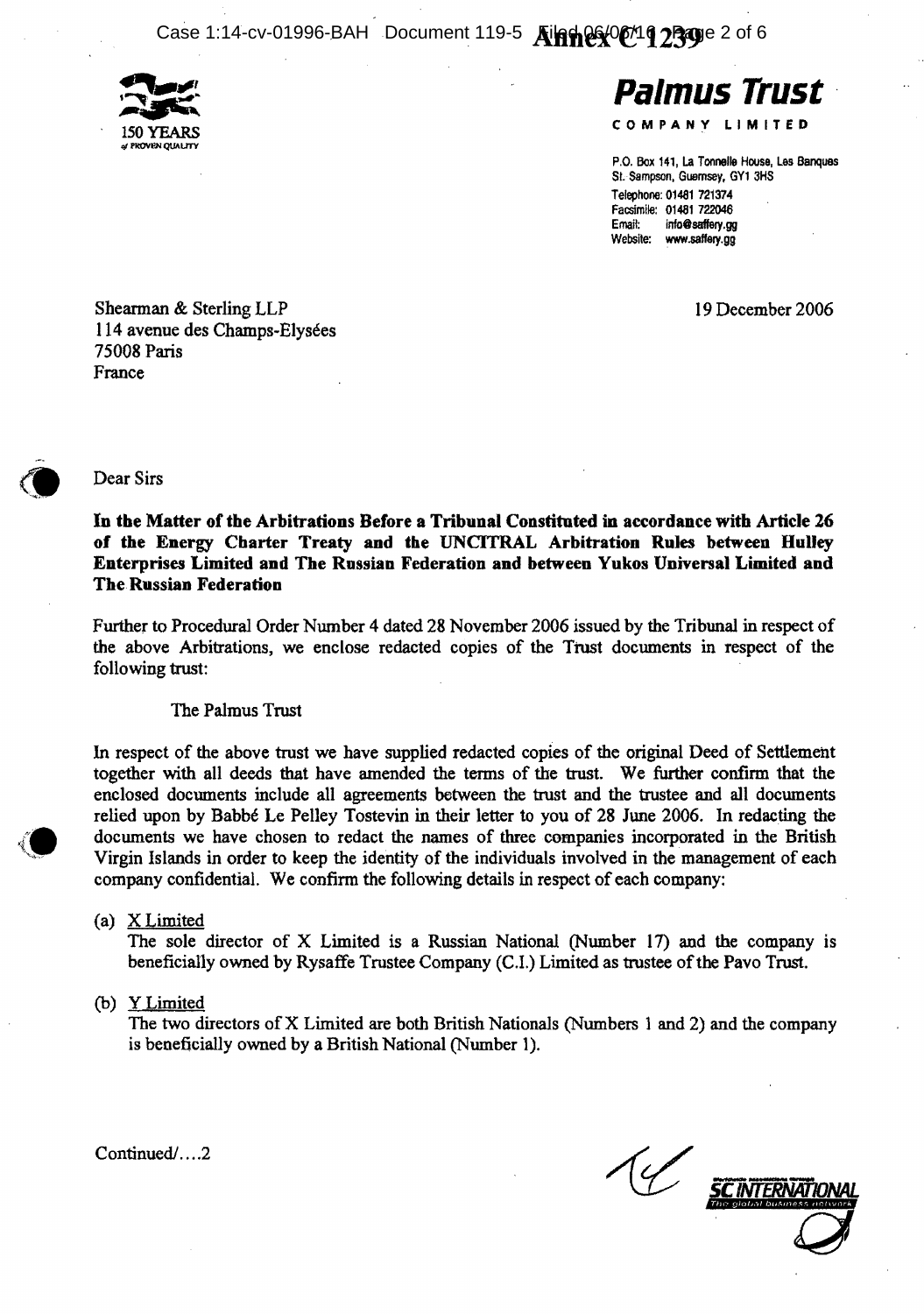Page 2 Shearman & Sterling LLP 19 December 2006

(c) Z Limited

The sole director of Z Limited is an Israeli National (Number 4) and the company is beneficially owned by Rysaffe Trustee Company (C.L) Limited as trustee of the Pictor Trust.

Yours faithfully Palmus Trust Company Limited

 $x=$ 

Kelvin M Hudson MA ACA Managing Director

Encs.

**e**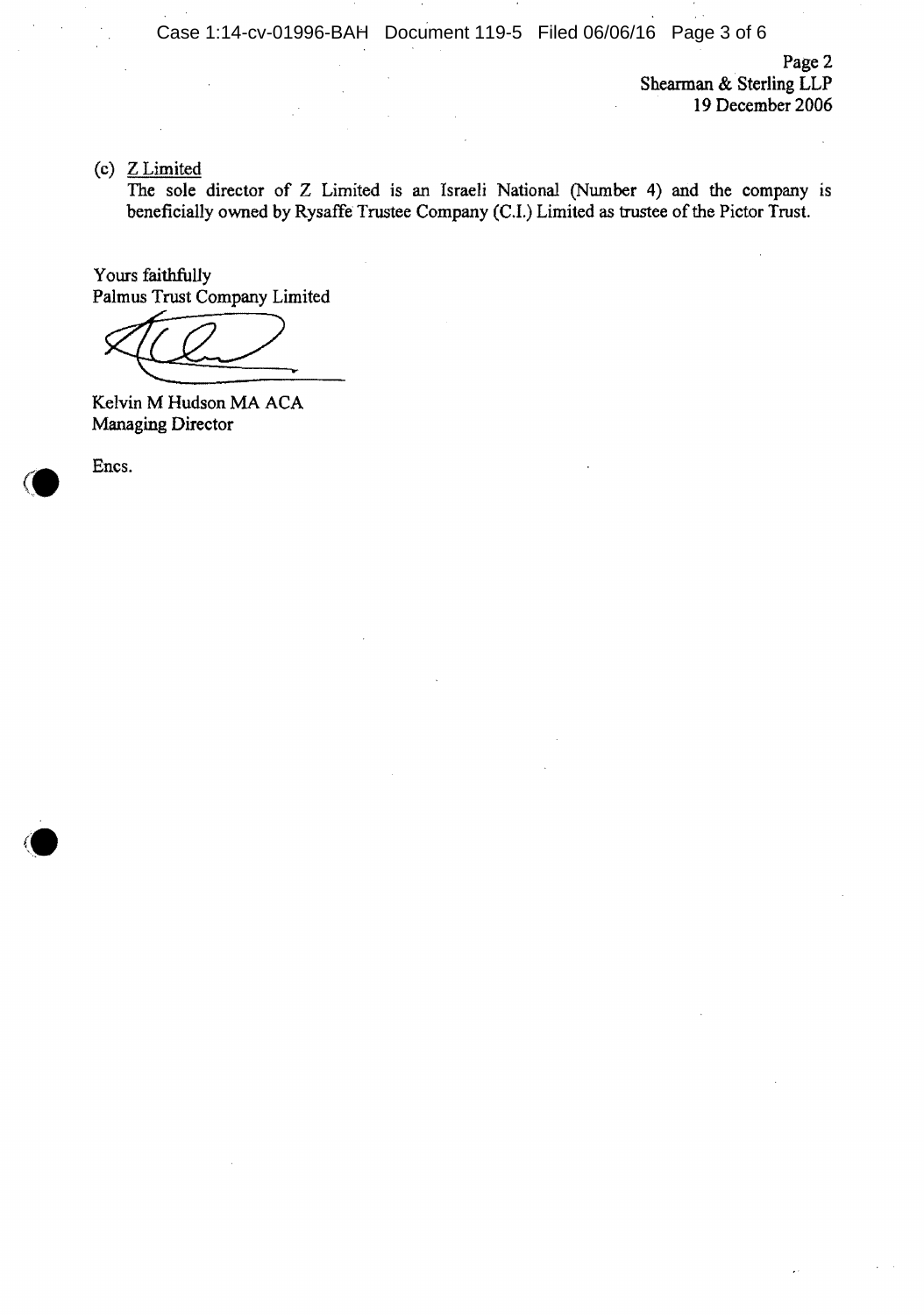$\sim 10^{11}$ 

 $\frac{1}{2}$  ,  $\frac{1}{2}$ 

 $\sim$ 

 $\label{eq:2.1} \mathcal{L}(\mathcal{L}^{\text{max}}_{\mathcal{L}}(\mathcal{L}^{\text{max}}_{\mathcal{L}})) \leq \mathcal{L}(\mathcal{L}^{\text{max}}_{\mathcal{L}}(\mathcal{L}^{\text{max}}_{\mathcal{L}})) \leq \mathcal{L}(\mathcal{L}^{\text{max}}_{\mathcal{L}}(\mathcal{L}^{\text{max}}_{\mathcal{L}}))$ 

 $\mathcal{L}^{\text{max}}_{\text{max}}$  and  $\mathcal{L}^{\text{max}}_{\text{max}}$ 

 $\sim 10^{-1}$ 

 $\sim 10^7$ 

·•

 $\mathcal{A}$ 

 $\label{eq:2.1} \frac{1}{\sqrt{2}}\sum_{i=1}^n\frac{1}{\sqrt{2}}\sum_{i=1}^n\frac{1}{\sqrt{2}}\sum_{i=1}^n\frac{1}{\sqrt{2}}\sum_{i=1}^n\frac{1}{\sqrt{2}}\sum_{i=1}^n\frac{1}{\sqrt{2}}\sum_{i=1}^n\frac{1}{\sqrt{2}}\sum_{i=1}^n\frac{1}{\sqrt{2}}\sum_{i=1}^n\frac{1}{\sqrt{2}}\sum_{i=1}^n\frac{1}{\sqrt{2}}\sum_{i=1}^n\frac{1}{\sqrt{2}}\sum_{i=1}^n\frac$ 

 $\bar{\mathcal{A}}$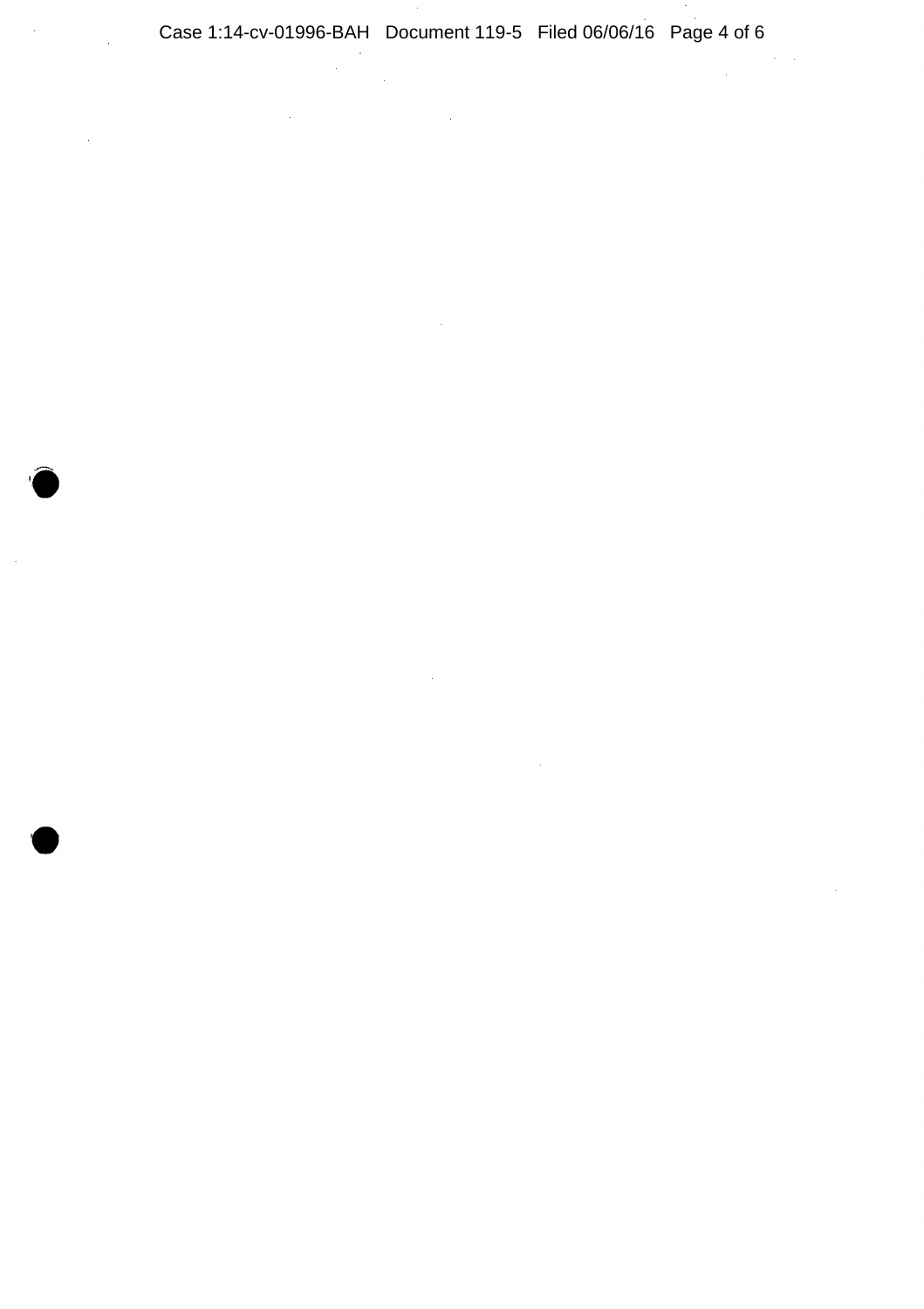

## **Rysaffe Trustee**

P.O. Box 141, La Tonnelle House, Las Banques St. Sampson, Guernsey, GY1 3HS Telephone: 01481 721374 Facsimile: 01481 722046<br>Email: info@saffery.on info@saffery.gg Website: www.saflery.gg

19 December 2006

Shearman & Sterling LLP 114 avenue des Champs-Elysées 75008 Paris France



In the Matter of the Arbitrations Before a Tribunal Constituted in accordance with Article 26 of the Energy Charter Treaty and the UNCITRAL Arbitration Rules between Hulley Enterprises Limited and The Russian Federation and between Yukos Universal Limited and The Russian Federation

Further to Procedural Order Number 4 dated 28 November 2006 issued by the Tribunal in respect of the above Arbitrations, we enclose redacted copies of the Trust documents in respect of the folloWing trusts:

> The Auriga Trust The Draco Trust The Mensa Trust The Pictor Trust The Southern Cross Trust The Tucana Trust

In respect of each of the above trusts we have supplied redacted copies of the original Deed of Settlement or Declaration of Trust together with all deeds that have amended the terms of the trusts. We further confirm that the enclosed documents include all agreements between the nominees, the trusts and the trustees and all documents relied upon by Babbe Le Pelley Tostevin in their letter to you of 28 June 2006. In redacting the documents we have chosen to redact the name of a company incorporated in the British Virgin Islands in order to protect the identity of the individual involved in the management of that company. We confirm the following details in respect of that company:

X Limited

The sole director of X Limited is a Russian National (Number 17) and the company is beneficially owned by Rysaffe Trustee Company (C.I.) Limited as trustee of the Pavo Trust.

Continued/...2